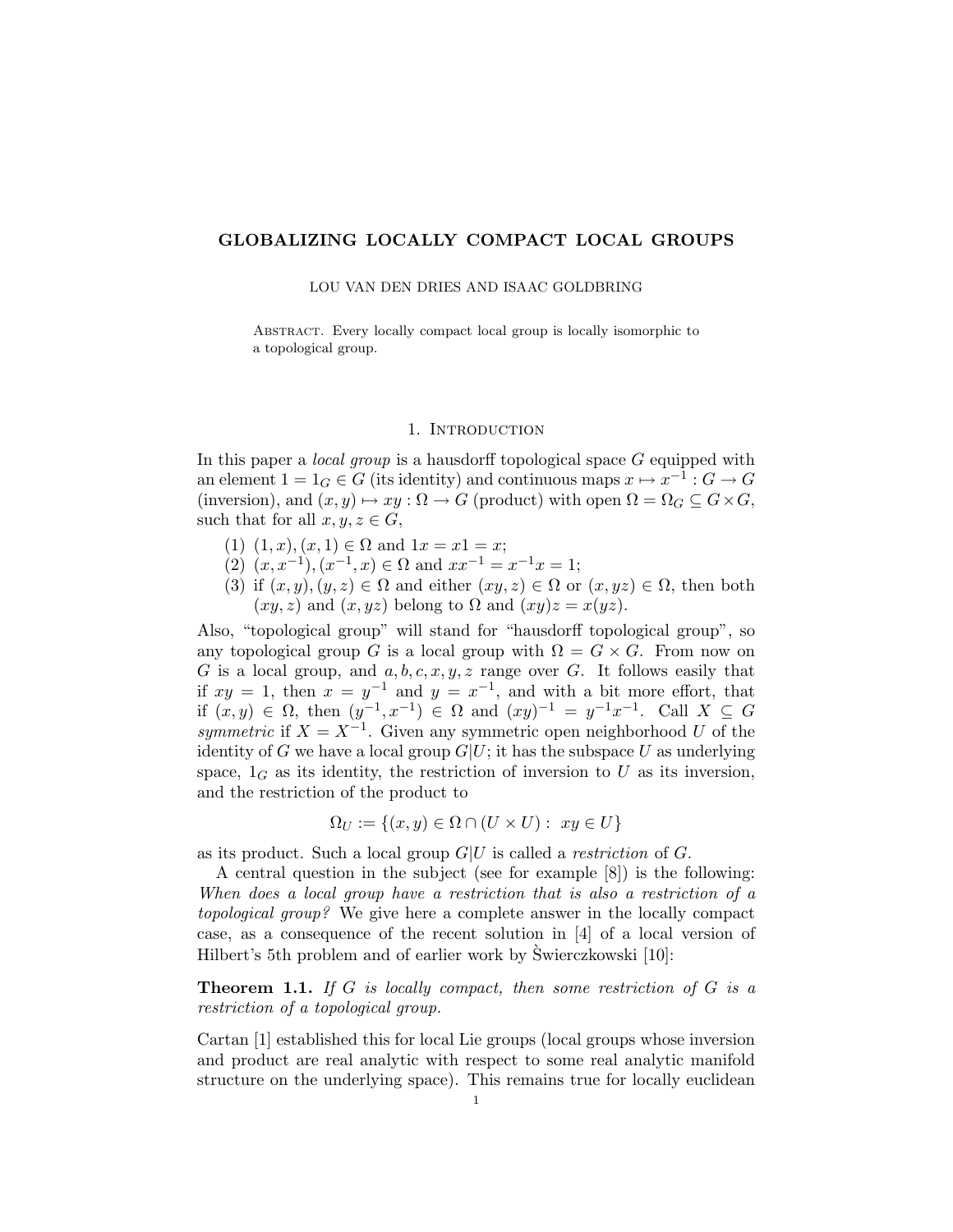local groups, since these were shown in [4] to be local Lie groups. The conclusion of the theorem is false for some local Banach-Lie groups; see [3].

The above notion of "local group" is that of [10] and is more strict than in [4], where inversion is only required to be defined on an open neighborhood of 1, and the associativity axiom (3) is weaker. But the theorem goes through for the local groups of [4], since these have restrictions satisfying the local group axioms of the present paper; see [5], Lemma 3.2.6.

Note also that by local homogeneity [4], Lemma 2.16, the space  $G$  is locally compact iff 1 has a compact neighborhood. It is worth noting that in the totally disconnected case more is true (but the result is much less deep):

Proposition 1.2. If G is locally compact and totally disconnected, then some restriction of G is a compact topological group.

This is proved just as in the global case for which we refer to [7], p. 54. This proposition will not be used in the rest of the paper.

# 2. normal subgroups and strong morphisms

If  $(a, b), (b, c) \in \Omega$  and  $(ab, c) \in \Omega$ , then we say that abc is defined, and set

$$
abc := (ab)c = a(bc).
$$

From now on  $G'$  is also a local group. We take the local groups as the objects of a category; a *morphism*  $G \to G'$  in this category is a map  $\phi : G \to G'$ such that if  $(x, y) \in \Omega_G$ , then  $(\phi(x), \phi(y)) \in \Omega_{G'}$  and  $\phi(xy) = \phi(x)\phi(y)$ ; composition of morphisms is given by composition of maps. Below, morphisms are with respect to this category. We say that  $G$  and  $G'$  are locally isomorphic if they have restrictions that are isomorphic in this category.

A *subgroup* of  $G$  is a symmetric subset  $H$  of  $G$  such that

$$
1 \in H
$$
,  $H \times H \subseteq \Omega$ ,  $xy \in H$  for all  $x, y \in H$ .

Note that such  $H$  is a topological group in the obvious way. A normal subgroup of G is a subgroup N of G such that  $axa^{-1}$  is defined and in N for all  $x \in N$  and  $a \in G$  (in particular,  $N \times G$ ,  $G \times N \subseteq \Omega$ ).

Suppose N is a normal subgroup of G. It follows that for all  $a, b$ ,

$$
aN = Na
$$
,  $aN = bN \Leftrightarrow a \in bN$ ,  
\n $(a, b) \in \Omega \implies aN \times bN \subseteq \Omega$  and  $aN \cdot bN = (ab)N$ .

So the sets aN form a partition of G. We make  $G/N := \{aN : a \in G\}$  into a local group (except possibly for the hausdorff requirement) by giving  $G/N$ the quotient topology, taking  $1N = N$  as the identity element,  $aN \mapsto a^{-1}N$ as inversion, and setting

$$
\Omega_{G/N} := \{(aN, bN) : (a, b) \in \Omega\}
$$

with multiplication given by  $(aN, bN) \mapsto (ab)N : \Omega_{G/N} \to G/N$ . The canonical map  $G \to G/N$  is open, and if N is closed in G, then  $G/N$  is hausdorff and this canonical map is a strong morphism in the following sense: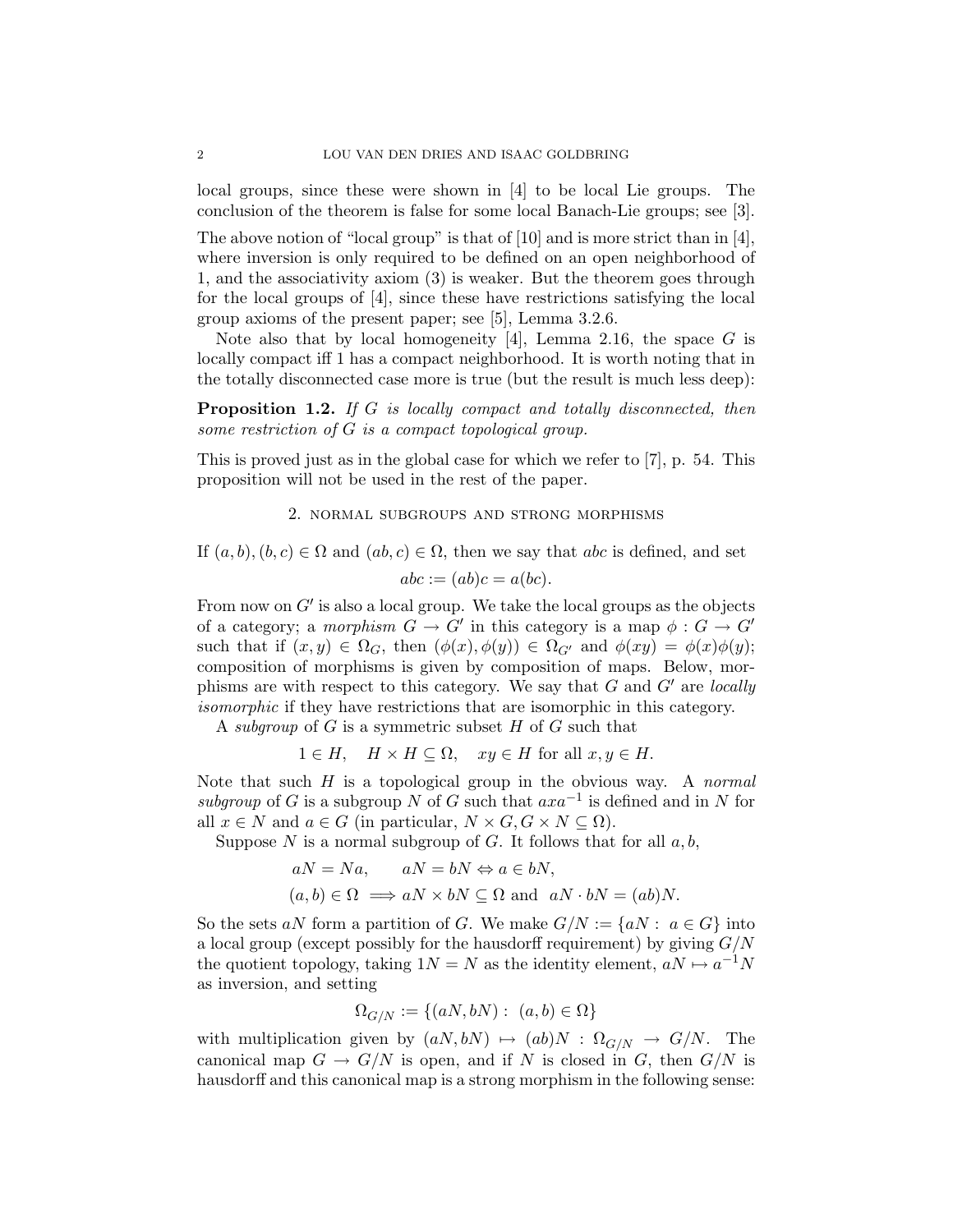a morphism  $\phi: G \to G'$  is strong if for all  $(x, y)$  with  $(\phi(x), \phi(y)) \in \Omega_{G'}$ we have  $(x, y) \in \Omega_G$ . If  $\phi : G \to G'$  is a strong morphism, then its kernel  $\ker \phi := \{x : \phi(x) = 1_{G'}\}$  is a closed normal subgroup of G. The proof of the next lemma is obvious.

**Lemma 2.1.** If  $\phi: G \to G'$  is a strong morphism and V is a symmetric open neighborhood of the identity in  $G'$ , then  $U := \phi^{-1}(V)$  is a symmetric open neighborhood of the identity in  $G$ , and  $\phi$  restricts to a strong morphism  $G|U \to G'|V.$ 

Sometimes a subgroup of  $G$  is only "partially" normal, and we need to restrict G to get an actual normal subgroup. To describe this situation we say that a subgroup  $N$  of  $G$  has normalizing neighborhood  $V$  if  $V$  is a symmetric open neighborhood of 1 in G such that  $N \subseteq V$  and for all  $a \in V$ and  $x \in N$ , if  $axa^{-1}$  is defined and in V, then  $axa^{-1} \in N$ .

**Lemma 2.2.** Let  $N$  be a compact subgroup of  $G$  with normalizing neighborhood V. Then there is an open symmetric neighborhood U of 1 in G such that  $N \subseteq U \subseteq V$  and N is a normal subgroup of  $G|U$ .

Proof. By compactness of N we can take a symmetric open neighborhood W of 1 in G such that for all  $x \in N$  and  $a \in W$  we have  $(x, a) \in \Omega$  and  $xa \in V$ , and  $axa^{-1}$  is defined and in V. For  $x \in N$ ,  $a \in W$  we also have  $(a, x) \in \Omega$  and  $ax \in V$ , since  $ax = (axa^{-1})a \in NW$ . Thus for  $U := NW$  we have  $U = WN$ . It follows easily that U has the desired property.

**Lemma 2.3.** Suppose  $\iota : G \to G'$  is an injective open morphism. Then  $\iota$ restricts to an isomorphism  $G|U \to G'|iU$ , for some restriction  $G|U$  of  $G$ .

*Proof.* Any symmetric open neighborhood U of 1 in G such that  $U \times U \subseteq \Omega$ has the desired property.

# 3. A THEOREM OF SWIERCZKOWSKI

The following theorem, slightly adapted to our situation, is from §11 of [10]. It is closely related to earlier work by Smith [9] and van Est [2].

**Theorem 3.1.** Let L be a simply connected topological group whose second singular homology  $H_2(L)$  vanishes. Let V,  $\hat{V}$ , Q be symmetric open neighborhoods of the identity in L such that

- (1)  $\hat{V}\hat{V}\subseteq Q$ ,  $QQ\subseteq V$ ,
- (2)  $\hat{V}$  is connected,
- (3) every closed curve in  $\hat{V}\hat{V}$  is contractible in Q.

If  $\phi : G \to L|V$  is a surjective strong morphism, then there is an injective open morphism  $G|\phi^{-1}\hat{V}\to G'$  into a topological group  $G'$ .

In  $[10]$  the topology on G and G' is discrete, which makes the continuity and openness of the morphisms trivial. Nevertheless, this discrete version yields the topological version above because we can assume  $G'$  to be generated by the image of  $G$  so that the next well-known lemma is applicable: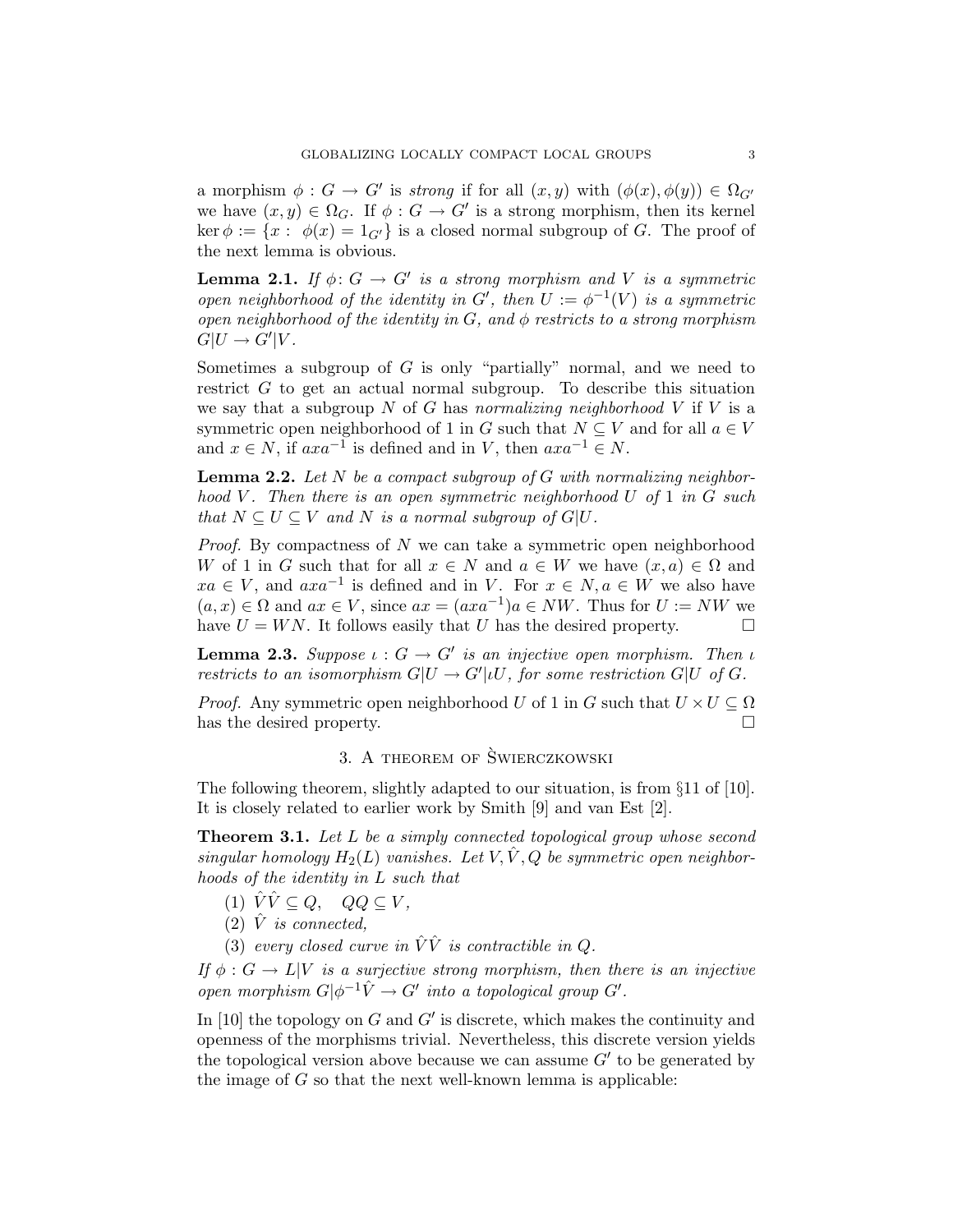**Lemma 3.2.** Suppose H is a group and  $\iota : G \to H$  is a morphism of the discrete local group underlying G into the discrete group H, and suppose that H is generated by  $\iota(G)$ . Then there is a unique group topology on H such that  $\iota: G \to H$  is an open morphism.

*Proof.* Let B be the set of open neighborhoods of 1 in G. Let  $\iota \mathcal{B} :=$  $\{i(U) \mid U \in \mathcal{B}\}\.$  It is easy to verify that  $i\mathcal{B}$  is a neighborhood base at  $1_H$  for a (necessarily unique) group topology on H, and that this topology has the desired properties.

We need the following consequence of Theorem 3.1:

**Corollary 3.3.** Suppose there exists a surjective strong morphism  $G \to L[V]$ where  $L$  is a Lie group and  $V$  a symmetric open neighborhood of the identity in L. Then G is locally isomorphic to a topological group.

*Proof.* Shrinking V and restricting G accordingly we can replace  $L$  by a locally isomorphic Lie group and so arrange that  $L$  is simply connected. Then its second homotopy group  $\pi_2(L)$  vanishes, [1], so by the Hurewicz Theorem of algebraic topology, [6], Theorem 4-32, the singular homology group  $H_2(L)$  also vanishes. To obtain the desired conclusion, it suffices in view of Lemma 2.3 to find symmetric open neighborhoods  $\hat{V}$  and  $Q$  of the identity in  $L$  satisfying  $(1)-(3)$  of Theorem 3.1. Take a symmetric open neigborhood Q of  $1_L$  such that  $QQ \subseteq V$ . Lie groups are locally simply connected, so we can take a simply connected open neighborhood  $Q' \subseteq Q$  of  $1_L$ . Next, take a symmetric open neighborhood  $\hat{V}$  of  $1_L$  such that  $\hat{V}\hat{V} \subseteq Q'$ . By passing to the connected component of  $1_L$  in  $\hat{V}$  we arrange that  $\hat{V}$  is connected. Every closed curve in  $\hat{V}V$  is a closed curve in  $Q'$ , so is contractible in  $Q'$  and thus in  $Q$ .

### 4. Proof of the Theorem

To apply Swierckowski's theorem to locally compact  $G$ , we need a local analogue of a theorem of Yamabe. It appears in the thesis [5], but not in [4], so we include here a proof using [4]. We say that G has NSS ("no small subgroups") if some neighborhood of 1 contains no subgroup other than  $\{1\}$ .

**Proposition 4.1.** Suppose G is locally compact. Then  $(G|U)/N$  has NSS, for some compact normal subgroup  $N$  of some restriction  $G|U$  of  $G$ .

Proof. The inclusion diagram on the next page indicates the relevant symmetric subsets of G. Lemma 9.3 of [4] yields a compact subgroup H of G and a neighborhood  $V$  of 1 in  $G$  such that every subgroup of  $G$  contained in  $V$  is contained in  $H$ . Since  $H$  is compact, we have a compact normal subgroup N of H such that  $N \subseteq H \cap V$  and  $H/N$  has NSS, by [7], page 99. This yields an open neighborhood V' of 1 in G with  $N \subseteq V' \subseteq V$  such that every subgroup of  $G$  contained in  $V'$  is contained in  $N$ . Choose a symmetric open neighborhood U of 1 in G so that  $N \subseteq U \subseteq V'$  and all abc with  $a, b, c \in U$  are defined and in V'. Then U is a normalizing neighborhood of